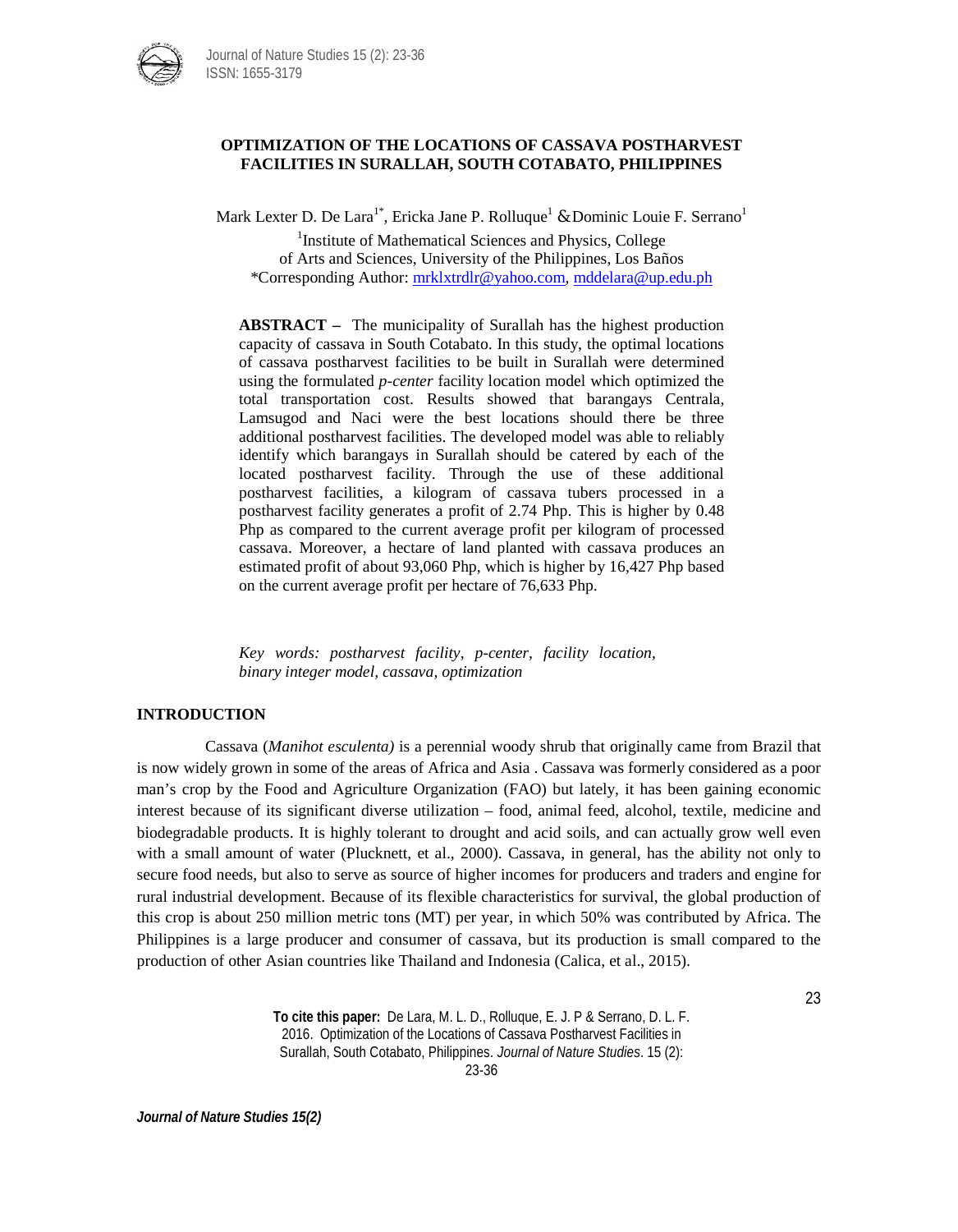Cassava farmers have the option to sell cassava fresh tubers or sell processed, dried and granulated, cassava to the assemblers. The later will give the farmers higher profit and it will also generate job opportunities for peelers, chippers, machine operators and haulers. Despite being a top cassava producing municipality in the Philippines, Suralah has only one assembler. Because of this, the current common practice of the cassava farmers in Surallah is to plant cassava and contact the assembler, who has postharvest processing facilities, when the crops are ready for harvesting. The assembler will then process the cassava tubers into dried cassava granules and sell these to feed millers. Incomes of farmers are, thus, mostly limited to the amount of cassava that they can produce since they have no, if not limited, access to postharvest facilities. Thus, it is essential to put up postharvest facilities that are accessible to farmers. It should also be noted that accessible postharvest facilities will result to lower transportation costs, higher income for farmers and less spoilage and losses due to the perishability nature of cassava (PRDP, Region XII, 2014).

Putting up a number of postharvest facilities in the region can clearly increase the profit of farmers from planting cassava (Calica, et al., 2015). But the number of postharvest facilities that should be built and the location where these PFHs be built are very essential. This whole problem of optimizing the locations of postharvest facilities in Surallah, South Cotabato is a capacitated facility location problem. In a *capacitated* facility location problem, the goal is to determine the location of a number of facilities and the demand points that it will serve, so that the sum of distances between any demand location and the facility serving it is minimized, and all the demand are catered by the facilities. This is equivalent to minimizing the average distances or cost from the demand points and the facilities.

With that, this study focused on answering the following objectives: to formulate the problem of optimizing the postharvest facility location in Suralah, South Cotabato as a mathematical model, to identify the minimum number of cassava postharvest facilities that should be built, to determine the respective locations of the postharvest facilities that should be built such that the average transportation costs from barangays to the assembler via the postharvest facilities are minimized, to determine which barangays in Surallah, South Cotabato should be catered by each cassava postharvest facility and to determine the probable increase in the farmers' profit if the postharvest facilities is built.

## **METHODOLOGY**

## **A. Data Gathering**

The Agricultural Mechanization Development Program (AMDP) of the University of the Philippines, Los Baños through its project entitled "Comprehensive Assessment of the Performance of Cassava Supply Chain and Value Chain and Identification of Intervention for Competitiveness" provided the following information: names of barangays in Surallah, South Cotabato and its locations, barangay where the sole assembler is located, amount of cassava tubers each barangay can produce or production capacity, recovery rates of cassava tubers, cost producing cassava tubers per unit, selling price of cassava tubers per unit, selling price of granulated cassava per unit, cost of transporting granulated cassava per unit per unit of distance, cost of transporting cassava tubers per unit per unit of distance, cost of processing cassava tubers in a postharvest facility per unit, and minimum and maximum capacity of a postharvest facility.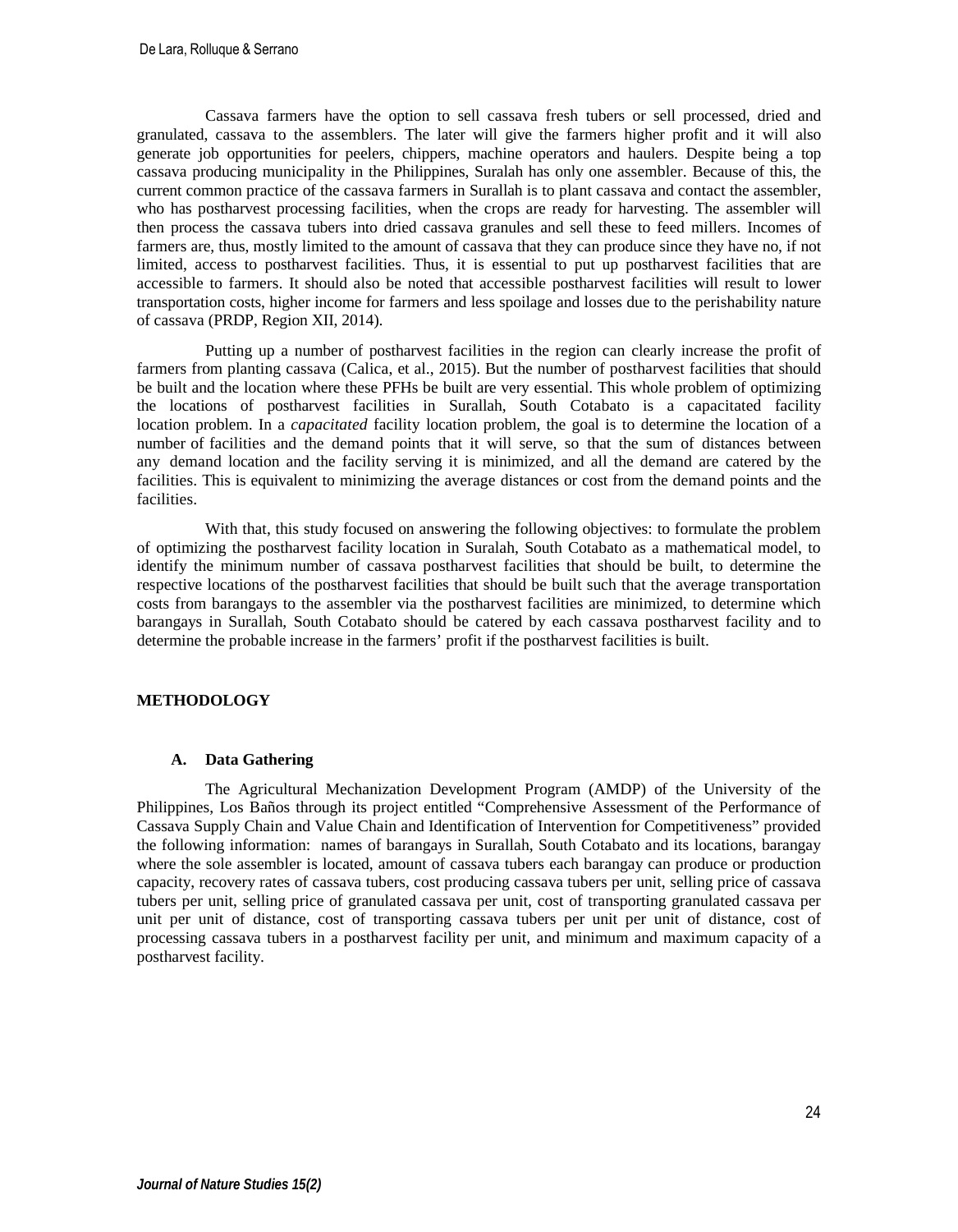Optimization of the Locations of Cassava Postharvest Facilities in Surallah, South Cotabato, Philippines

The amount of cassava tubers each barangay can produce were obtained from the Municipal Agriculture Office of Surallah, South Cotabato. Table 1 gives the production capacities of each barangay as of 2014 using the average yield of 34,000 kg per hectare of land planted to cassava. Also, each barangay was given its assigned number i.e. barangay 1 will be Buenavista, barangay 2 wil be Canahay and so on.

| i              | <b>Barangay</b>         | <b>Production Capacity in</b><br>kg/year |
|----------------|-------------------------|------------------------------------------|
| 1              | Buenavista              | 51,000                                   |
| $\overline{2}$ | Canahay                 | 289,000                                  |
| 3              | Centrala                | 4,080,000                                |
| $\overline{4}$ | Colongolo               | 2,244,000                                |
| 5              | Dajay                   | 340,000                                  |
| 6              | Duengas                 | 986,000                                  |
| 7              | Lambontong              | 2,754,000                                |
| 8              | Lamian                  | 1,700,000                                |
| 9              | Lamsugod                | 6,494,000                                |
| 10             | Libertad                | 68,000                                   |
| 11             | L.Baguio                | 34,000                                   |
| 12             | Moloy                   | 68,000                                   |
| 13             | Naci                    | 5,338,000                                |
| 14             | Talahik                 | 129,200                                  |
| 15             | Tubi-ala                | 2,142,000                                |
| 16             | Upper Sepaka            | 119,000                                  |
| 17             | Veterans                | 238,000                                  |
|                | <b>TOTAL</b> (Surallah) | 27,074,200                               |

Table 1. Amount of cassava (in kg) produced by each barangay in Surallah as of 2014.

Table 2 shows the logistics costs, selling prices and costs of processes. The data were gathered through key informant interviews and focus group discussions with the officials of the Department of Agriculture and Surallah Municipal Agriculture Office and farmers of Surallah, South Cotabato last September 2014. Mr. Alvin Chris Daraug of the sole assembler in Surallah, South Cotabato is one of the key informants who provided the many of the relevant information.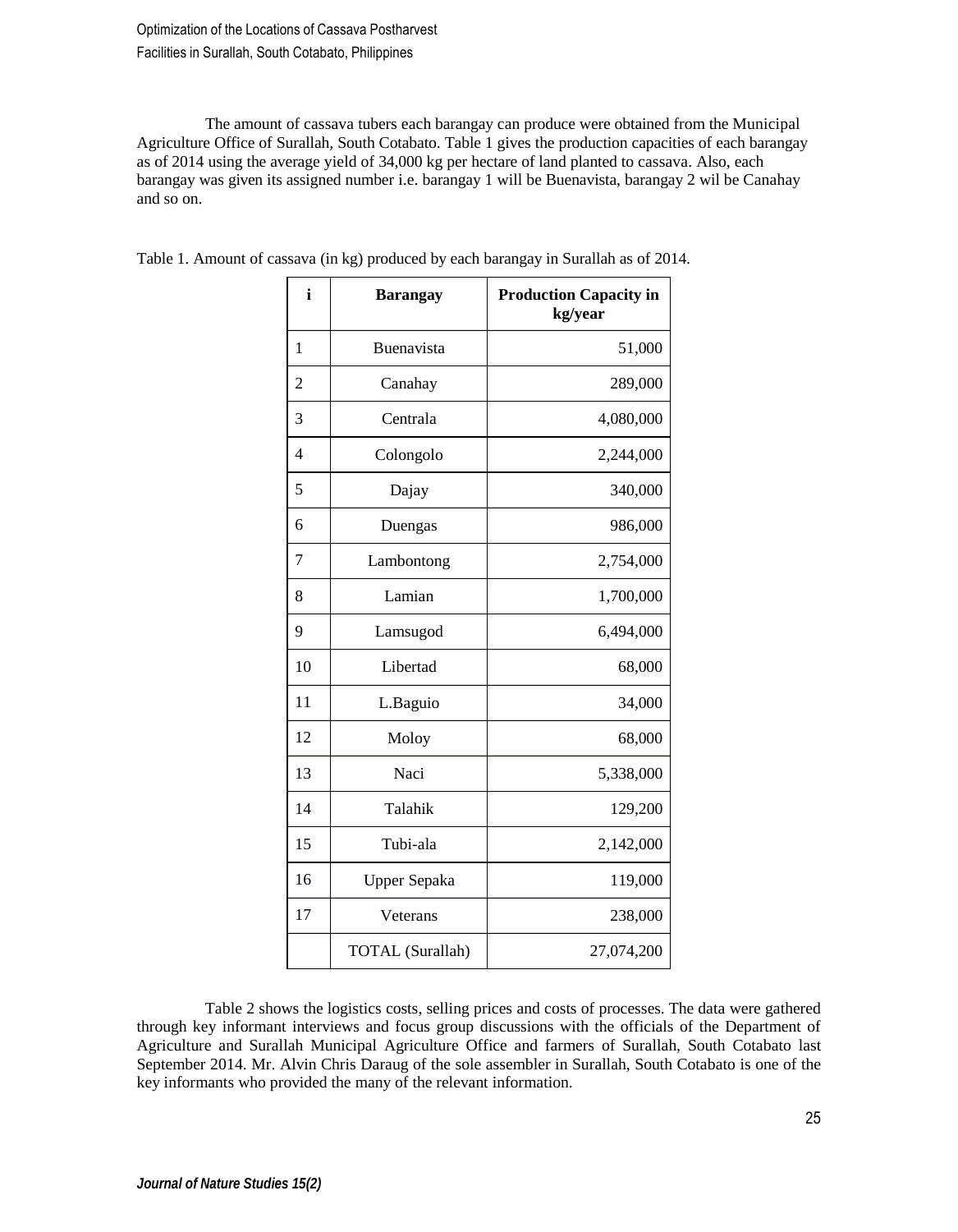| <b>Description</b>                                             | Cost                  | <b>Remarks</b>                                                                                          |  |
|----------------------------------------------------------------|-----------------------|---------------------------------------------------------------------------------------------------------|--|
| cost of producing cassava tubers                               | PHP 0.45 /kg          |                                                                                                         |  |
| selling price of casssava tubers                               | PHP $3.1$ /kg         | PHP 3.1 /kg if delivered to the<br>assembler<br>PHP 2.8 /kg if harvested by the<br>assembler            |  |
| selling price of unpeeled<br>granulated cassava                | PHP 10.5 /kg          |                                                                                                         |  |
| cost of transporting cassava<br>tubers                         | PHP 0.008 /kg/km      | Cost of trucking= PHP 0.2 per 20km<br>(average distance from farmer to<br>trader)                       |  |
| cost of transporting granulated<br>cassava                     | PHP 0.00470035 /kg/km | Cost of trucking from Surallah to SMC<br>General Santos = PHP $0.4$ (85.1 km)                           |  |
| cost of chipping (mechanical)<br>cassava tubers                | PHP 0.2 /kg           |                                                                                                         |  |
| cost drying, granulation, and<br>loading of granulated cassava | PHP $0.19$ /kg        | Drying (3-5 days depending on the<br>weather) + Granulation + Loading to<br>truck: P14/sack (75kg/sack) |  |
| cost of sacking cassava tubers or<br>granules                  | PHP 0.13 /kg          |                                                                                                         |  |
| cost harvesting and loading and<br>unloading tubers            | PHP $0.2$ /kg         |                                                                                                         |  |
| maximum capacity of a<br>postharvest facility (PHF)            | 13,440,000 kg         | Based on the volume of cassava<br>granules delivered by the assembler to<br>SMC per year.               |  |
| minimum capacity of a PHF                                      | 6,720,000.00 kg       | 50% of the maximum capacity of a<br><b>PHF</b>                                                          |  |

Table 2. Logistics costs, selling prices and cassava processing costs in Surallah.

The respective locations of the barangays in Surallah using Wikimapia, an online "multilingual, open-content, collaborative map" were identified. After getting each barangays' location in Wikimapia, the road distances between each barangays were obtained in Google Maps, another online map which "provides directions, interactive *maps*, and satellite/aerial imagery of many countries". However, the location provided by Wikimapia is in degrees, minutes and seconds (DMS) while the locations accepted by Google Maps should be in Latitude and Longitude (LatLong) formats. Thus, Satellite Signals, an online converter of DMS to LatLong, was used to convert DMS to LatLong.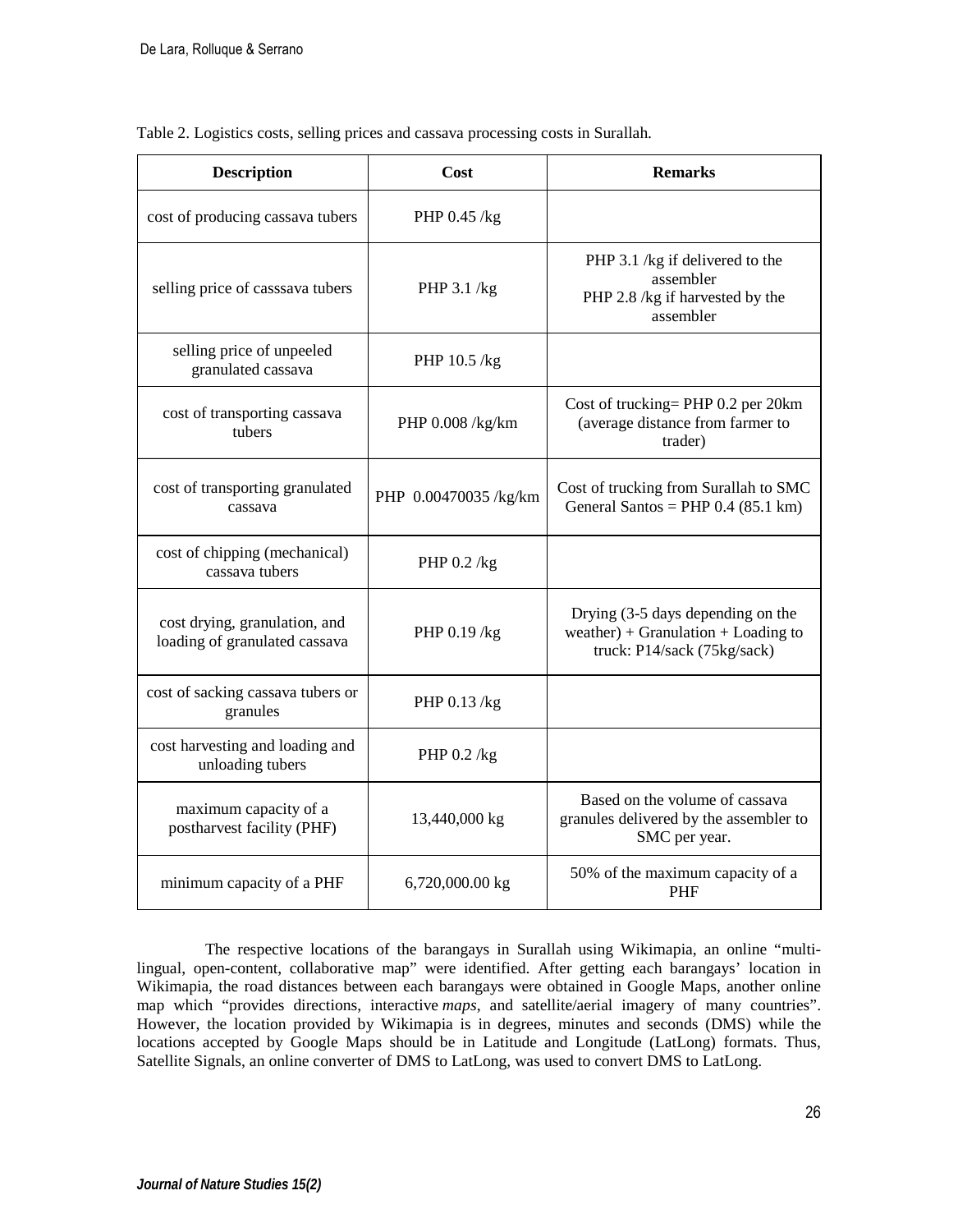

Figure 1: Map of the Municipality of Surallah, South Cotabato, Source: Google Map

## **B. Model Development**

The following assumptions were identified for the development of the model, with due consideration to the current situation of the cassava industry in Surallah, South Cotabato:

- 1. Every barangay is a candidate site for a postharvest facility (PHF).
- 2. Farmers from the barangays only transport, at their own expense, fresh cassava tubers to the PHFs.
- 3. The PHFs are "ideal postharvest facilities" that is, all the processes in the PHFs are mechanical.
- 4. Each barangay is assigned to use only one PHF.
- 5. All PHFs have the same capacity.
- 6. All the PHFs cater to only one assembler.
- 7. From the PHFs, the granulated cassavas are all brought to the sole assembler where the transportation cost is shouldered by the farmer.
- 8. The minimum road distances are considered in identifying the distances between two barangays.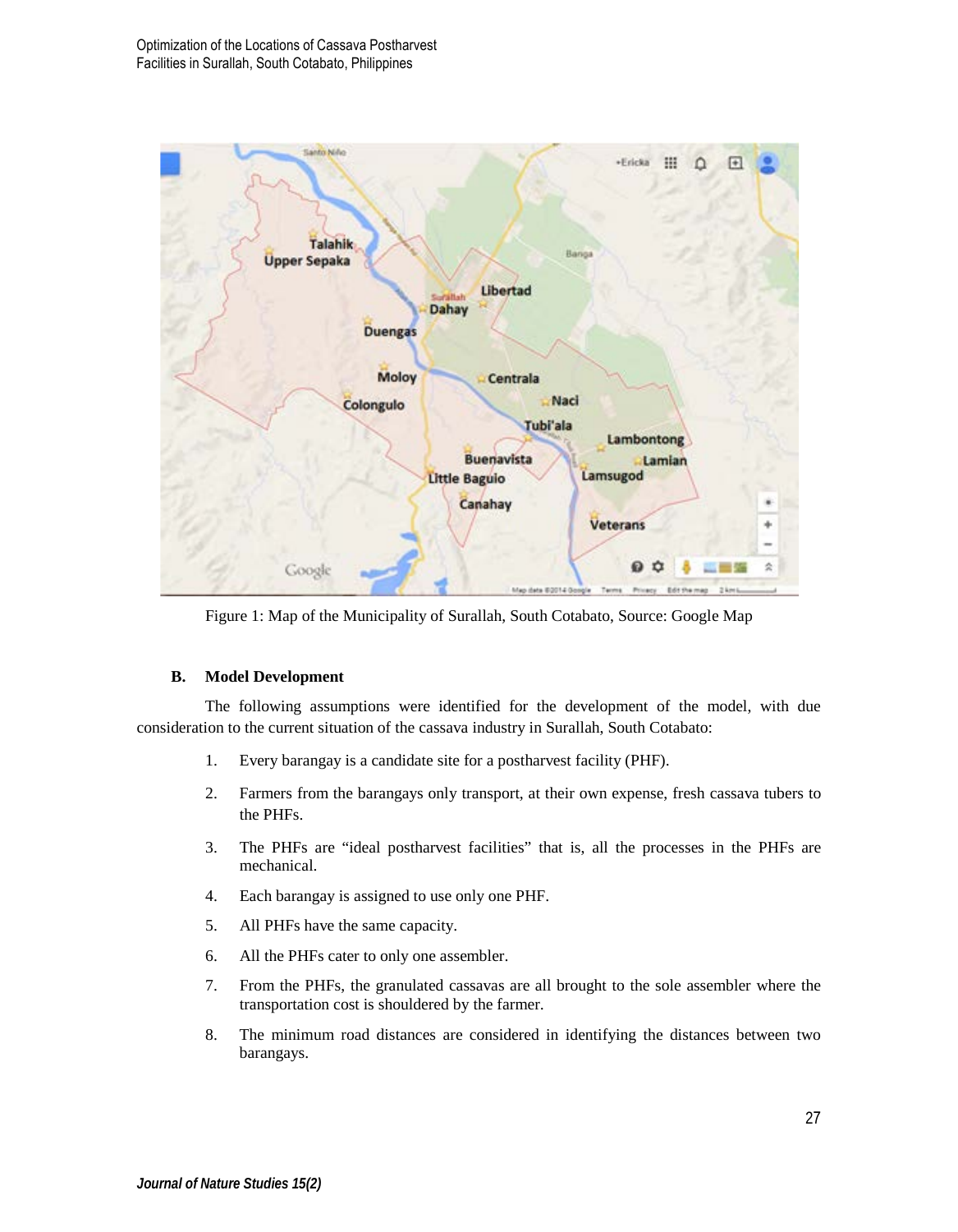The model used for this particular postharvest facility location problem was based on the standard *p-center* problem of locating *p* facilities which minimizes the distance between the demand node and the facility assigned to it. However, in this model, the costs of transportation are minimized instead of distances. The binary integer model is given below.

Minimize 
$$
W = \sum_{i=1}^{m} \sum_{j=1}^{n} q_{i,j} y_{i,j}
$$
 (1)

W is the sum of the costs of transporting cassava tubers from barangay i to the assembler in Brgy. Tubi'alla after undergoing postharvest processes in barangay j.

Barangay i will use only one PHF.

$$
\sum_{j=1}^{n} y_{i,j} = 1, \forall i
$$
 (2)

Assignment of barangay is restricted to an open PHF.

$$
i - x_i \leq 0, \forall i, \forall j \tag{3}
$$

 $y_{i,j} - x_j \le 0$ ,  $\forall i$ ,  $\forall j$  (3)<br>Cassava tubers transported to PHF j will not exceed its maximum capacity.

$$
\sum_{i=1}^{m} a_i y_{i,j} - U B x_j \le 0, \forall j
$$
 (4)

 $i=1$ <br>Cassava tubers transported to PHF j will not be lower than its minimum capacity.

$$
LBx_j - \sum_{i=1}^{m} a_i y_{i,j} \le 0, \forall j
$$
 (5)

Locate exactly P PHFs.

$$
\sum_{j=1}^{n} x_j = P \tag{6}
$$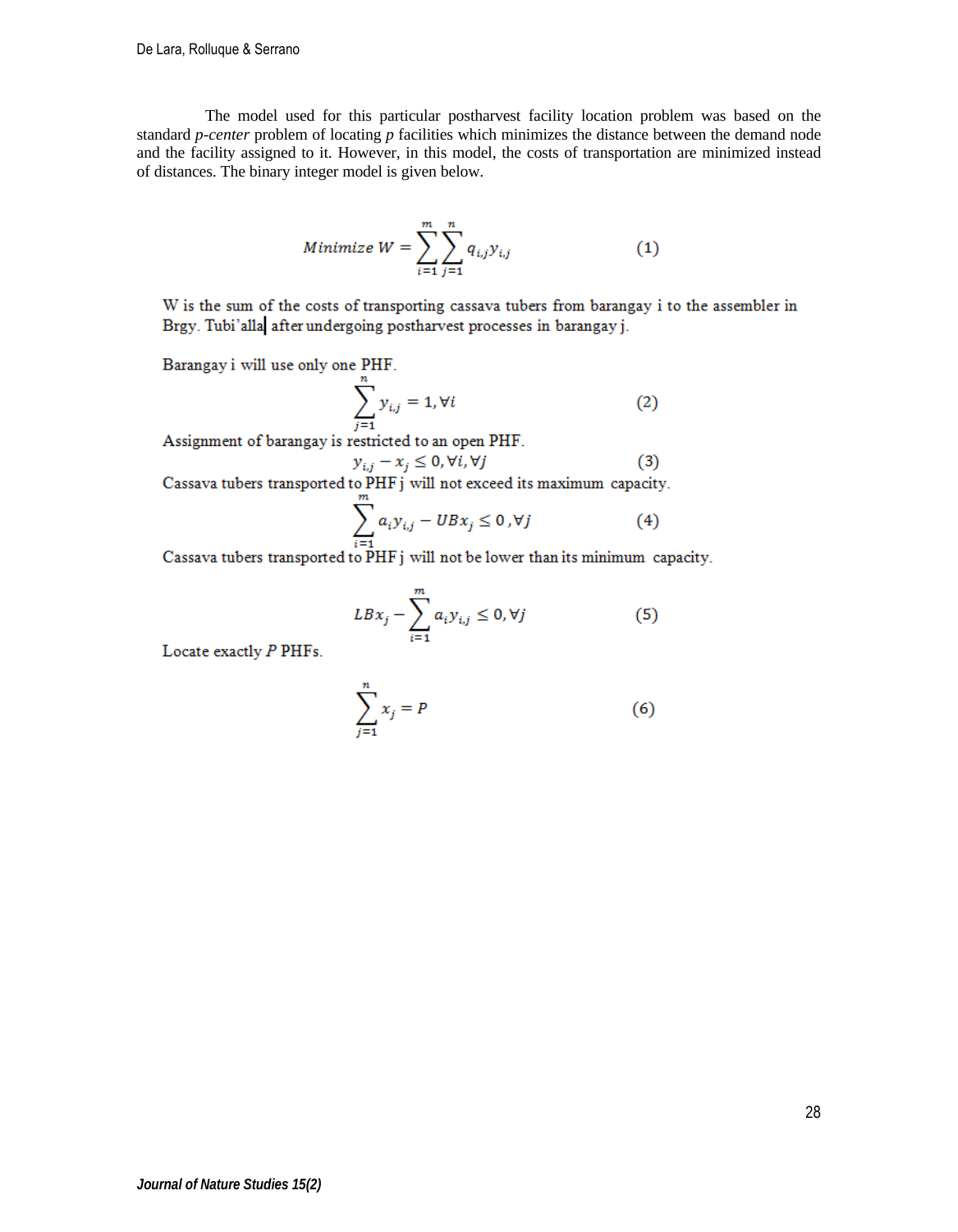Standard integer constraints.

 $x_i \in \{0,1\}, \forall j$  $y_{i,i} \in \{0,1\}$ ,  $\forall i, \forall j$  $(7)$  $i = 1, 2, ..., 17$  (where each i represents a barangay in Surallah)  $j = 1, 2, ..., 17$  (where each j represents a barangay in Surallah as a candidate site)  $a_i$  = amount of cassava tubers barangay i can produce  $r_{i,i}$  = total cost of transporting cassava tubers from barangay i to barangay j  $s_{i,i,15}$  = total cost of transporting granulated cassava (which came from barangay i as tubers) to barangay 15 (assembler)  $q_{i,j} = r_{i,j} + s_{i,j,15}$ (total cost of transportation from barangay i to assembler via PHF j)  $LB = minimum$  capacity of a PHF  $UB = maximum$  capacity of a PHF

The decision variables are

$$
x_j = \begin{cases} 1, & \text{locate PHF at candidate site } j \\ 0, & \text{do not locate at candidate site } j \end{cases}
$$

$$
y_{i,j} = \begin{cases} 1, & \text{if area i will use PHF } j \\ 0, & \text{if are } i \text{ will not use PHF } j \end{cases}
$$

# **C. Computation of the Transportation Costs**

Let the following be:

 $a_i$  = amount (in kg) of cassava tubers barangay i can produce  $d_{i,j}$  = distance between barangay i and barangay j in km  $d_{i,15}$  = distance between barangay j (candidate site) and barangay Tubi'alla (assembler) in km Cost of transporting cassava tubers per kg per km =  $0.008$  kg/km Cost of transporting granulated cassava per kg per km =  $0.004700352 kg/km$  $r_{i,i}$  = total cost of transporting cassava tubers from barangay i to barangay j  $s_{i,i,15}$  = total cost of transporting granulated cassava (which came from barangay i as tubers) to the assembler  $q_{i,j} = r_{i,j} + s_{i,j,15}$  (Total cost of transportation from barangay i to the assembler via PHF in barangay j)

For the transportation costs,  $r_{i,j}$ ,  $s_{j,15}$  and  $q_{i,j}$  were computed as follows  $r_{i,i} = (0.008 \ kg/km) a_i d_{i,i}$  $s_{i,i,15} = (0.004700352 kg/km)(0.38 a_i) d_{i,15}$  $q_{i,j} = r_{i,j} + s_{i,j,15}$ .

For  $s_{i,j}$ ,  $j$ , only 38% of the total production cost of barangay i was considered since the recovery rate of cassava tubers after granulation is 38%. Also, the expression  $q_i$  *j* now represents the total cost of transporting the cassava tubers from barangay i to the assembler in barangay Tubi'alla after undergoing postharvest processes in its assigned postharvest facility in barangay j.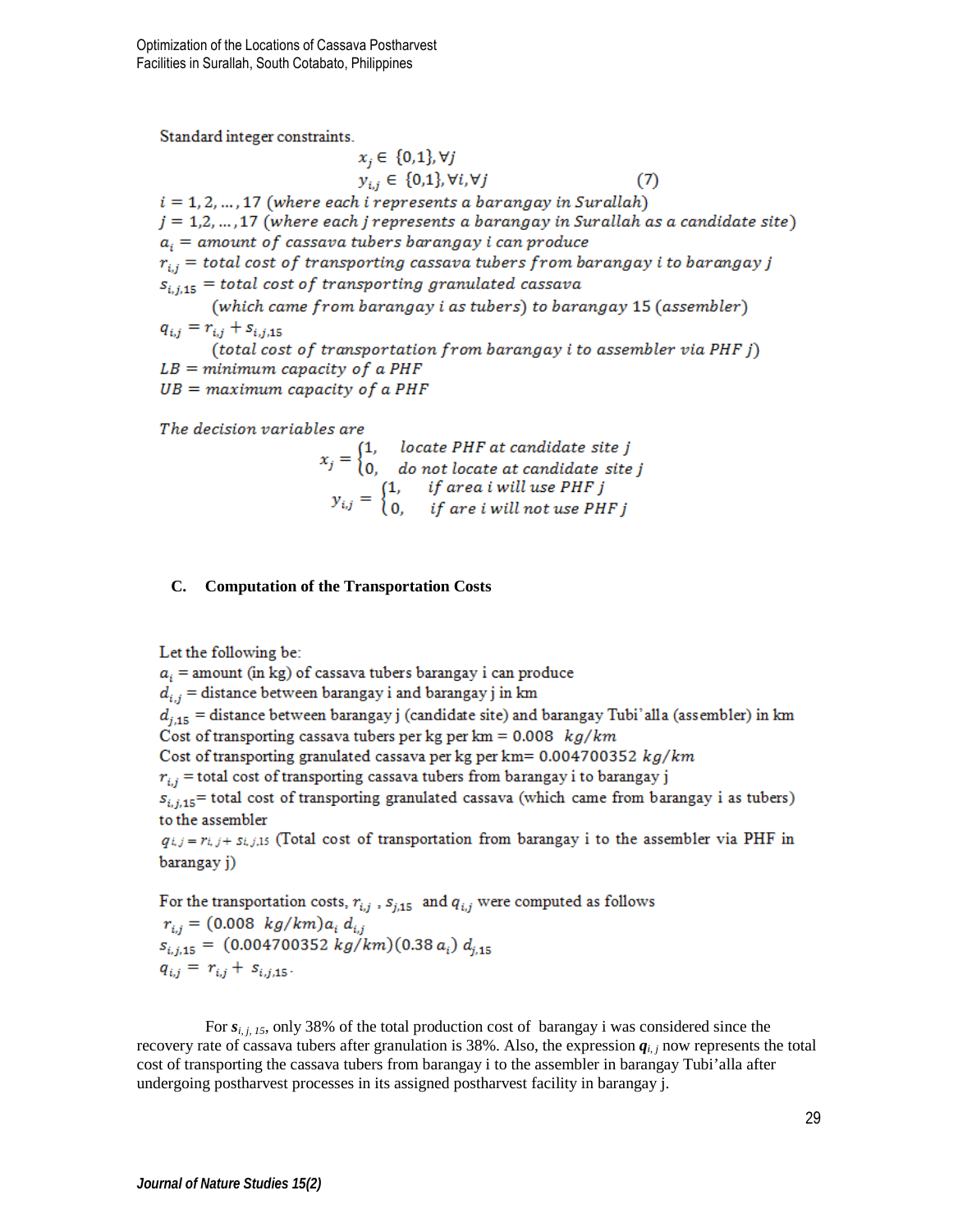# **D. Computation of the Profit**

To compute the profit of a barangay if it will utilize the postharvest assigned to it by the model, the following were needed for the computations:

Let the following be:

 $a_i$  = amount (in kg) of cassava tubers barangay i can produce  $d_{i,j}$  = distance between barangay i and barangay j in km  $d_{i,15}$  = distance between barangay j (candidate site) and barangay Tubi'alla (assembler) in km Cost of transporting cassava tubers per kg per km =  $0.008$  kg/km Cost of transporting granulated cassava per kg per km =  $0.004700352$  kg/km  $r_{i,i}$  = total cost of transporting cassava tubers from barangay i to barangay j  $s_{i,j,15}$  = total cost of transporting granulated cassava (which came from barangay i as tubers) to the assembler  $q_{i,j} = r_{i,j} + s_{i,j,15}$  (Total cost of transportation from barangay i to the assembler via PHF in barangay j)

For the transportation costs,  $r_{i,j}$ ,  $s_{j,15}$  and  $q_{i,j}$  were computed as follows  $r_{i,j} = (0.008 \ kg/km) a_i d_{i,j}$  $s_{i,j,15} = (0.004700352 kg/km)(0.38 a_i) d_{i,15}$  $q_{i,j} = r_{i,j} + s_{i,j,15}$ .

The profit of each barangay under two scenarios were computed, that without using a postharvest facility and that with using one. Then, the two profits were compared so as to get the increase in profit if each barangay will use a postharvest facility.

Table 3 shows how the total annual expenses, income and profit of a barangay with and without using a postharvest facility were computed. It also shows how to get the annual profit per hectare of land planted to cassava and per kilogram of cassava produced by a barangay. To compute the increase in expenses, income and profit when using a postharvest facility, the difference of the both the income, expenses and profit of using a postharvest facility and not using were computed

|                                                 | Annual Income      | <b>Annual Expenses</b>                                                              | Annual<br>Profit                          | Annual Profit<br>per ha planted<br>to cassava<br>tubers | Annual Profit<br>per kg of<br>cassava tubers<br>produced |
|-------------------------------------------------|--------------------|-------------------------------------------------------------------------------------|-------------------------------------------|---------------------------------------------------------|----------------------------------------------------------|
| Using a<br>Postharvest<br>Facility i            | 10.5 (0.38 $a_i$ ) | $a_i(b + hlu +$<br>$cs + cc +$<br>$dg(l)+(0.38a_{i}cs)$<br>$+ r_{i,j} + s_{i,j,15}$ | Annual<br>$Income-$<br>Annual<br>Expenses | Annual Profit<br>ha,                                    | Annual Profit<br>a,                                      |
| Without<br>Using a<br>Postharvest<br>Facility i | 3.1 $a_i$          | $a_i(b + hlu +$<br>$cs$ + $r_{i,15}$                                                | Annual<br>$Income-$<br>Annual<br>Expenses | Annual Profit<br>ha.                                    | Annual Profit<br>$a_{i}$                                 |

Table 3. Income, expenses and profit formulas.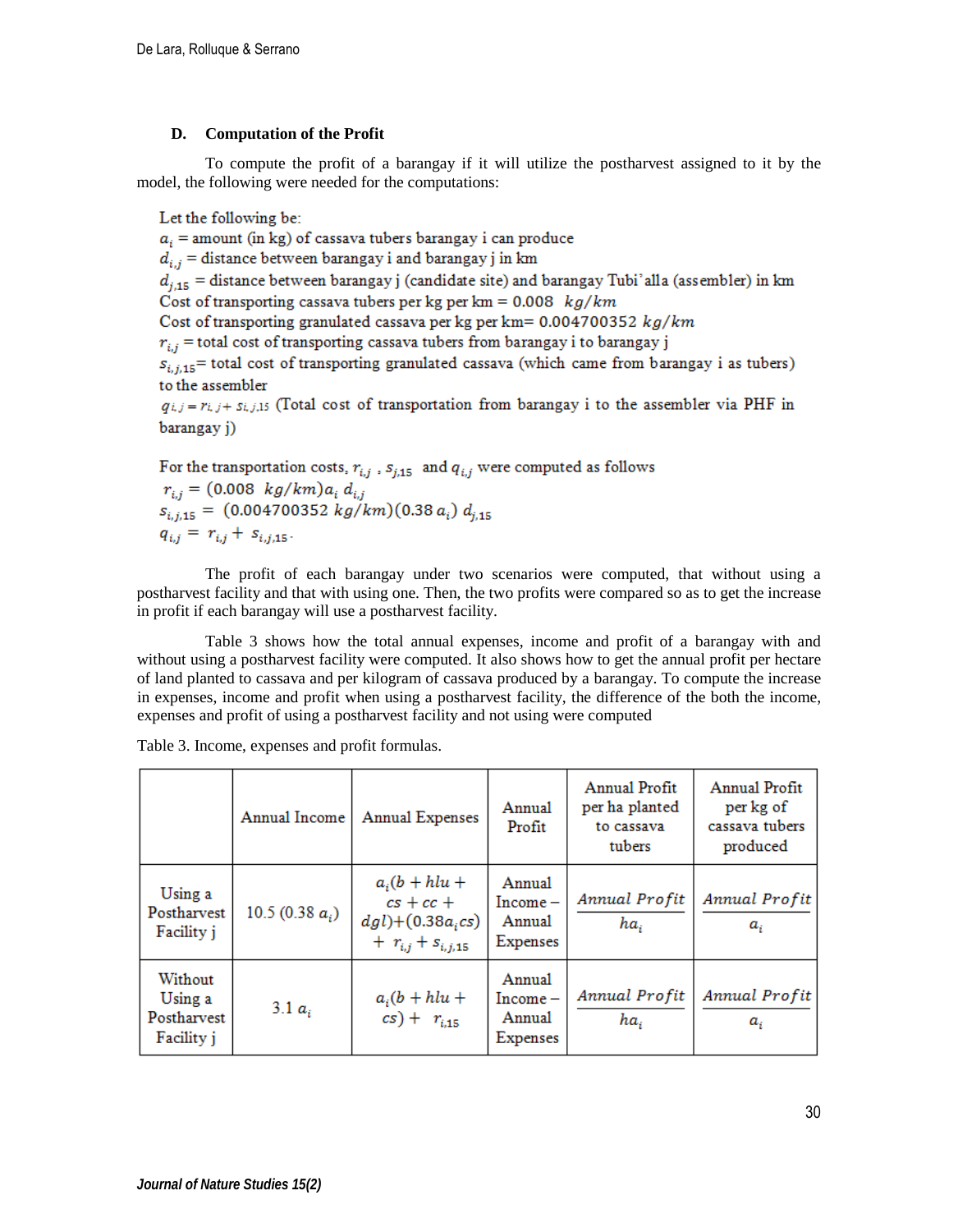# **RESULTS AND DISCUSSION**

The binary integer facility location problem was solved using the software Qsopt, a linear programming solver. The problem was first solved using  $P = 1, 2, 3, 4$  and 5, where P is the number of PHF and capacity constraints were not yet considered. Table 4.a and Table 4.b shows the optimal locations of the supposed PHF depending on the value of P and the corresponding barangays to be served by each PHF. It also shows the corresponding total transportation cost and total annual profit corresponding to Surallah's annual cassava production capacity of 27,074,200 kilograms. Moreover, profit per kilogram of cassava, as shown in the table, increases as the number of PHF increases and as the PHFs become more accessible.

| $\mathbf{P}$   | <b>Total</b><br><b>Transportation</b><br>Cost (in pesos) | <b>Total Annual</b><br>Profit (in PHP) | <b>Total</b><br>Profit per<br>kg (in<br>PHP)                                                         | <b>Location of</b><br><b>PHFs</b> | <b>Assigned Barangays</b>                                                               |
|----------------|----------------------------------------------------------|----------------------------------------|------------------------------------------------------------------------------------------------------|-----------------------------------|-----------------------------------------------------------------------------------------|
| $\mathbf{1}$   | 1,739,722.29                                             | 73,272,056.63                          | 2.71                                                                                                 | Buenavista                        | All Barangays                                                                           |
|                |                                                          |                                        |                                                                                                      | Colongulo                         | Colongulo Dajay<br>Duengas Canahay<br>Little Baguio Moloy<br>Talahik<br>Upper<br>Sepaka |
| $\overline{c}$ | 2.73<br>1,172,901.97<br>73,838,875.97                    | Tubi'alla                              | Buenavista Centrala<br>Lambontong<br>Lamian<br>Lamsugod<br>Naci<br>Libertad<br>Tubi'alla<br>Veterans |                                   |                                                                                         |
|                |                                                          | 74,103,903.37                          | 2.74                                                                                                 | Colongulo                         | Colongulo Dajay<br>Duengas Canahay<br>Little Baguio Moloy<br>Upper Sepaka               |
| 3              | 907,875.63                                               |                                        |                                                                                                      | Lamsugod                          | Lambontong<br>Lamian<br>Lamsugod<br>Veterans                                            |
|                |                                                          |                                        |                                                                                                      | Naci                              | Buenavista<br>Centrala<br>Libertad<br>Naci<br>Talahik<br>Tubi'alla                      |

Table 4.a. Results of locating 1, 2 and 3 postharvest facilities without considering capacity constraints.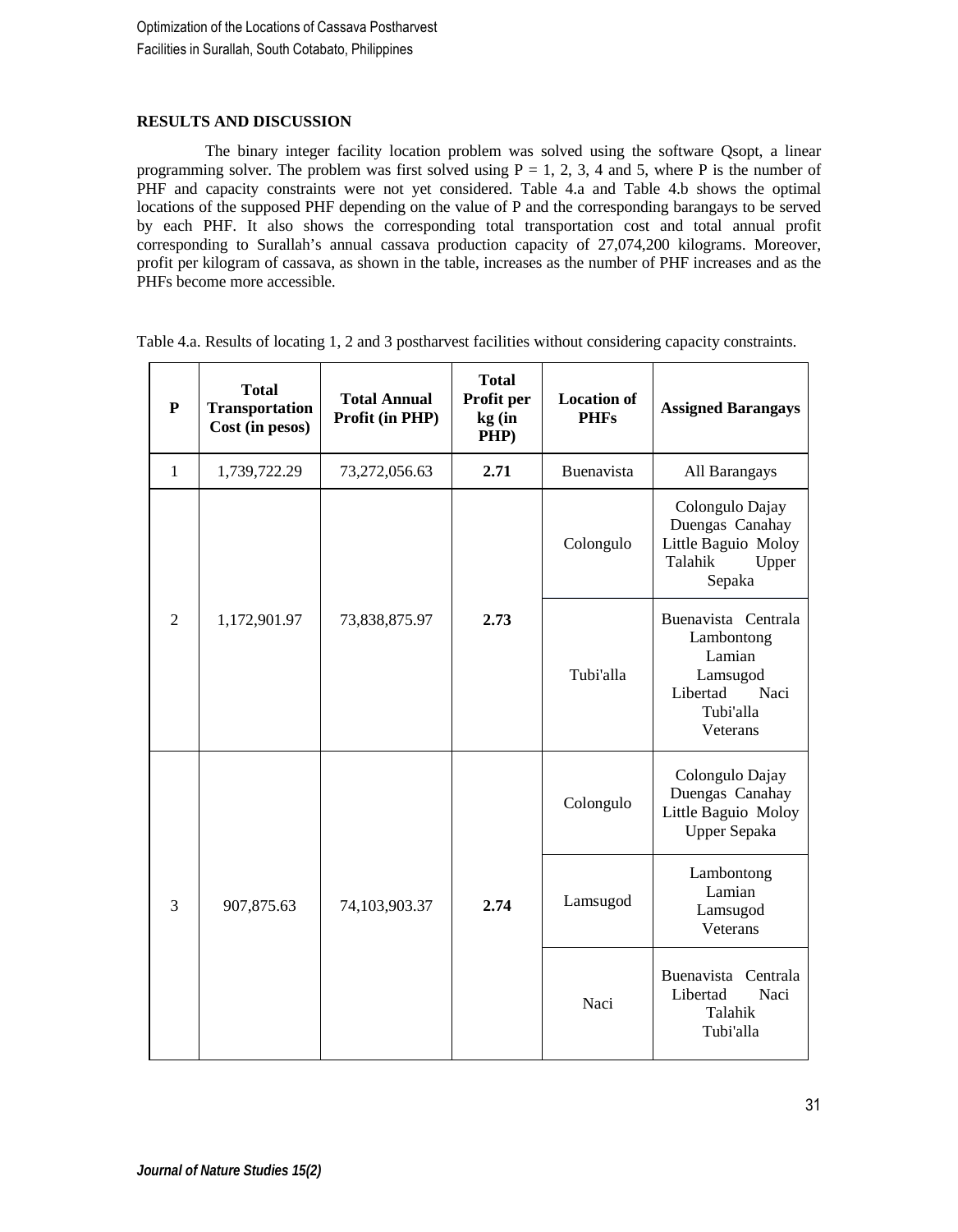|                | $\mathbf{P}$ | <b>Transportation</b><br>Cost (in pesos) | <b>Total Annual</b><br>Profit (in<br>PHP) | <b>Total</b><br>Profit per<br>kg (in<br>PHP) | <b>Location of</b><br><b>PHFs</b>                    | <b>Assigned Barangays</b>                      |
|----------------|--------------|------------------------------------------|-------------------------------------------|----------------------------------------------|------------------------------------------------------|------------------------------------------------|
| $\overline{4}$ |              |                                          |                                           |                                              | Colongulo                                            | Colongulo<br>Canahay<br>Little Baguio Moloy    |
|                | 767,039.43   | 74,244,739.40                            | 2.74                                      | Lamsugod                                     | Lambontong<br>Lamian<br>Lamsugod<br>Veterans         |                                                |
|                |              |                                          |                                           | Naci                                         | Buenavista Centrala<br>Libertad<br>Naci<br>Tubi'alla |                                                |
|                |              |                                          |                                           |                                              | Dajay                                                | Duengas<br>Dajay<br>Talahik<br>Upper<br>Sepaka |
| 5              |              |                                          |                                           |                                              | Colongulo                                            | Colongulo<br>Canahay<br>Little Baguio Moloy    |
|                |              |                                          |                                           |                                              | Lamsugod                                             | Lamsugod<br>Veterans                           |
|                | 670,302.03   | 74, 341, 476. 76                         | 2.75                                      | Naci                                         | Buenavista Centrala<br>Libertad<br>Naci<br>Tubi'alla |                                                |
|                |              |                                          |                                           | Dajay                                        | Dajay<br>Duengas<br>Talahik<br>Upper<br>Sepaka       |                                                |
|                |              |                                          |                                           |                                              | Lambontong                                           | Lambontong<br>Lamian                           |

Table 4.b. Results of locating 4 and 5 postharvest facilities without considering capacity constraints.

The postharvest facility location problem was solved at different values of P since the optimal number of P depends on the capacity of each postharvest facility. Moreover, if each postharvest will be similar to the existing postharvest facility in the sole assembler in Surallah, which is 13,440,000 kilogram per year, then there should be three postharvest facilities to turn all cassava tubers into dried cassava granules. However, this may vary depending on the design of the postharvest facility. That is why, the problem was solved at different values of P. Moreover, it can be noticed that, if 3 facilities were to be located, barangays Colongulo, Lamsugod and Naci are the optimal locations. Significantly, Brgy. Lamsugod is notably the barangay with the highest production capacity while Brgy. Naci comes second.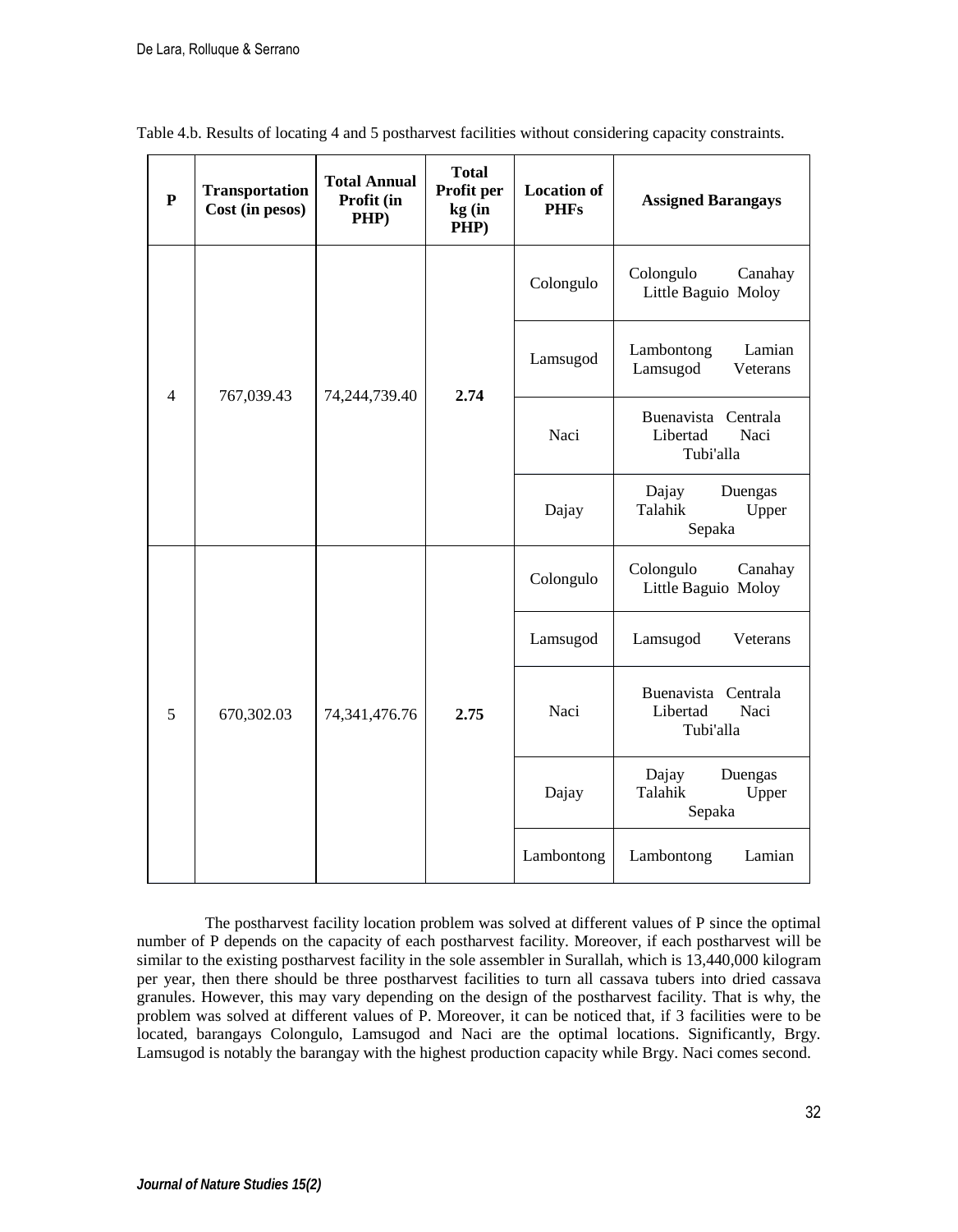From this point on, adding more facilities will not make the 3 barangays less optimal. As P increases barangays Colongulo, Lamsugod and Naci were consistently part of the optimal solutions.

Through the use of three additional postharvest facilities, a kilogram of cassava tubers processed in a postharvest facility will give a profit of 2.74 Php. This is higher by 0.48 Php when compared to the current average profit per kilogram of processed cassava, which is 2.28 Php. Moreover, a hectare of land planted with cassava will give an estimated profit of about 93,060 Php, which is higher by 16,427 Php against the current average profit per hectare which is pegged at 76,633 Php. Figure 2, an edited version of Figure 1, shows the optimal locations of the 3 postharvest facilities and corresponding barangays that should be catered by each postharvest facility.



Figure 2. Illustration of the optimal facility location when P is 3.

Now, supposed that each postharvest facility should operate only when each one can surpass the minimum capacity of 6,720,000 kilograms per year. This lower limit is 50% of the maximum capacity of the current postharvest facility of the sole assembler in Surallah. And, assuming that 3 postharvest facilities should be put up, then, the solution is to locate postharvest facility in barangays Colongulo, Lamsugod, and Naci. This strategy is the same solution given by the model where P is 3, but without considering the capacity constraint. This solution will also give a total annual profit of PHP 74,103,903.37 and a total transportation cost of PHP 907,875.63. Table 5 shows the optimal location of the 3 postharvest facilities and the corresponding barangays that it should be catered when the postharvest facilities have a minimum operating capacity of 50%.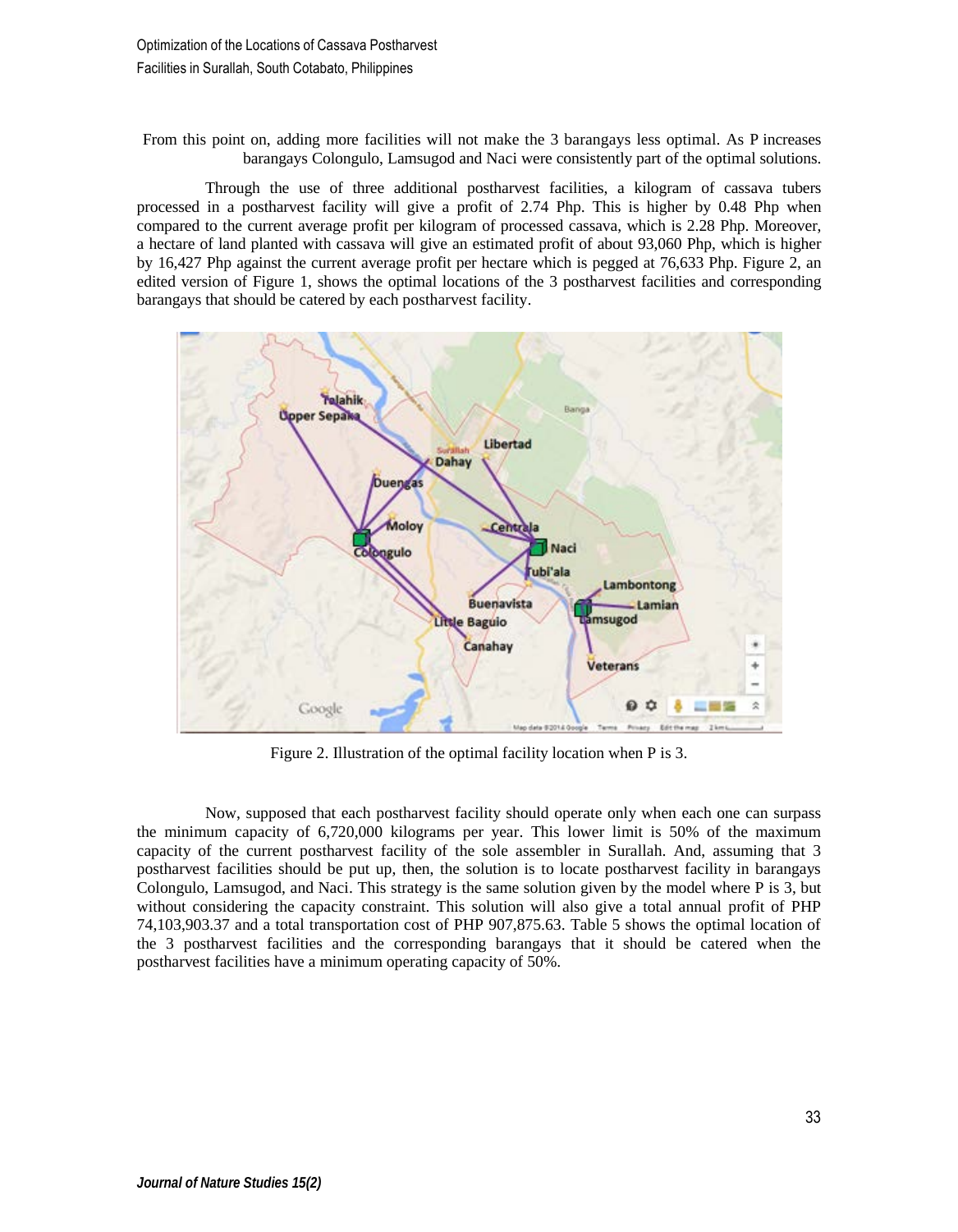| <b>Locations</b><br>of<br><b>Postharve</b><br>st Facilies | Brgy. Colongulo  | Brgy. Lamsugod | Brgy. Naci    |
|-----------------------------------------------------------|------------------|----------------|---------------|
|                                                           | 1. Colongulo     | 1. Lambontong  | 1. Buenavista |
|                                                           | 2. Dajay         | 2. Lamian      | 2. Centrala   |
|                                                           | 3. Duengas       | 3. Lamsugod    | 3. Libertad   |
| <b>Assigned</b><br><b>Barangays</b>                       | Canahay<br>4.    | 4. Veterans    | 4. Naci       |
|                                                           | 5. Little Baguio |                | 5. Talahik    |
|                                                           | 6. Moloy         |                | 6. Tubi'alla  |
|                                                           | 7. Upper Sepaka  |                |               |

Table 5. Results of locating 3 postharvest facilities considering the capacity constraints.

# **SUMMARY AND CONCLUSION**

Cassava has been recently gaining economic drive because of its ability to have good yield where other crops cannot survive. Also, aside from the variety of uses that cassava has, there are a number of multiple benefits and advantages from this crop. With cassava farmers having limited or no access to postharvest facilities, putting up postharvest facilities is of great help among farmers from Surallah, South Cotabato.

This paper presents a methodology to find the optimal locations of the possible postharvest facilities to be located in the municipality of Surallah in South Cotabato. The binary integer programming problem at different values of P and with the nonexistence and existence of capacity constraint was formulated and solved. With the use of the software Qsopt, the optimal locations of the postharvest facility to be used by the cassava farmers in Surallah, South Cotabato were determined.

One of the most important observations is that as the number of postharvest facilities to be located increases, the transportation cost decreases and the farmers' profit increases. However, building numerous postharvest facilities means spending more money for the machines and the construction of the facilities. Moreover, locating more than 3 postharvest facilities will be beneficial also since 5,688 hectares of land in South Cotabato, were identified as possible expansion sites for planting cassava and 1500 hectares of these lands are in Surallah. Also, the excess processing capacity of these postharvest facilities can be utilized by other farmers from nearby municipalities since according to PRDP of Region XII, the other municipalities of South Cotabato goes from having limited postharvest facilities to none at all.

Furthermore, since the postharvest facilities are yet to be built, the number of postharvest facilities may vary depending on the available budget. Also, after locating the optimal sites for the facilities, the decision maker, the Municipal Agricultural Office of Surallah in coordination with the private sector, must then allocate postharvest machines in a postharvest facility with enough capacities to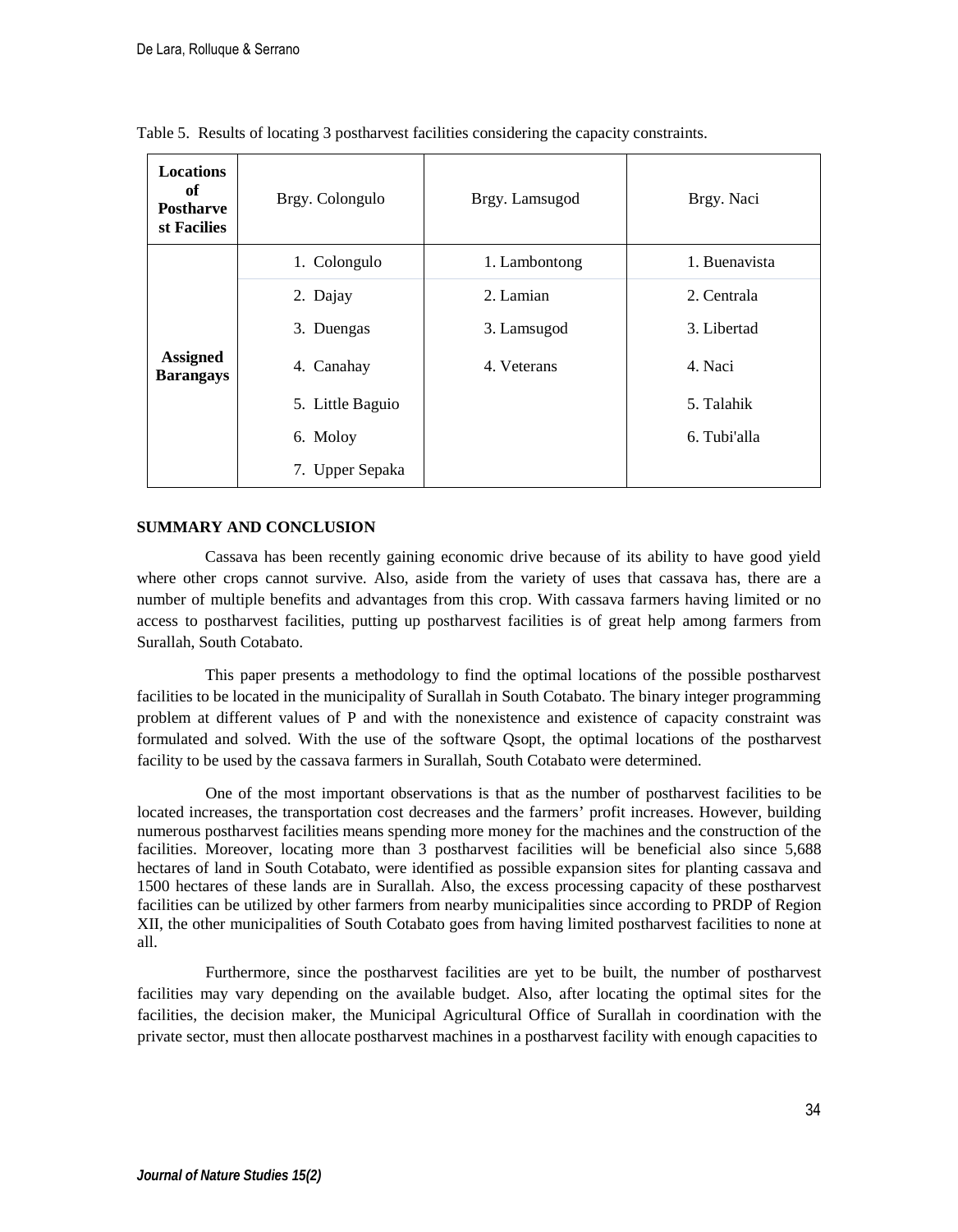cater the production capacities of the barangays assigned to it. Also, they can adjust the size of the facility depending on the machineries to be placed there.

# **RECOMMENDATIONS**

This study aimed to reduce the total transportation cost of transforming cassava fresh tubers into granules. This in effect will hopefully increase the profit of cassava farmers. However, some points and modifications can be applied in the study for improvement or for further studies. These include considering the actual distances, as compared to only road distances since most cassava farms are actually on the mountains or high terrains. The transportation costs used in this study is directly proportional to the distance i.e. the farther the distance, the higher the transportation cost is. But, other logistics factors could be considered such as cost of fuel, trucking costs, driver's allowance, hauling costs and warehouse costs. It is also better if there is a separate study that will determine the actual operating capacity of desired postharvest facilities and a cost analysis of putting up a postharvest facility.

#### **ACKNOWLEDGEMENT**

This study has been possible with the support from UPLB's Agricultural Mechanization Development Program and the Department of Agriculture Bureau of Agrarian Reform through the Comprehensive Assessment of the Performance of the Cassava Value Chain and Identification of Interventions for Competitiveness project.

### **STATEMENT OF AUTHORSHIP**

The first author, who is the study leader, established the direction of the study and the methodology employed. He is also the lead writer of the paper. The second and the third author implemented the encoding, programming and computations and helped in the writing process.

## **REFERENCES**

- Calica, G.B. & Ceynas, J.T. (2015). Quality of granulated cassava products in Isabela and South Cotabato, Philippines. International Journal of Innovations and Applied Studies, ISSN 2028- 9324 Vol. 13 No. 1 Sep. 2015, pp. 78-84
- Contreras, I., Fernandez, E., & Reinelt, G. (2012). Minimizing the maximum travel time in a combined model of facility location and network design. *Omega*, 847-848. doi:10.1016/j.omega.2012.01.006
- FAO (2013). FAOSTAT database collections. Food and Agriculture Organization of the United Nations. Rome. Access date: 2013-04-22. URL: http://faostat.fao.org
- Food and Agriculture Organization. (2013). *Save and Grow Cassava: A Guide to Sustainable Production Intensification.* Rome: Food and Agriculture Organization.

Francisco, F. J. R. (2011). *Finding the Optimal Location of Taytay, Rizal's Public Library*.